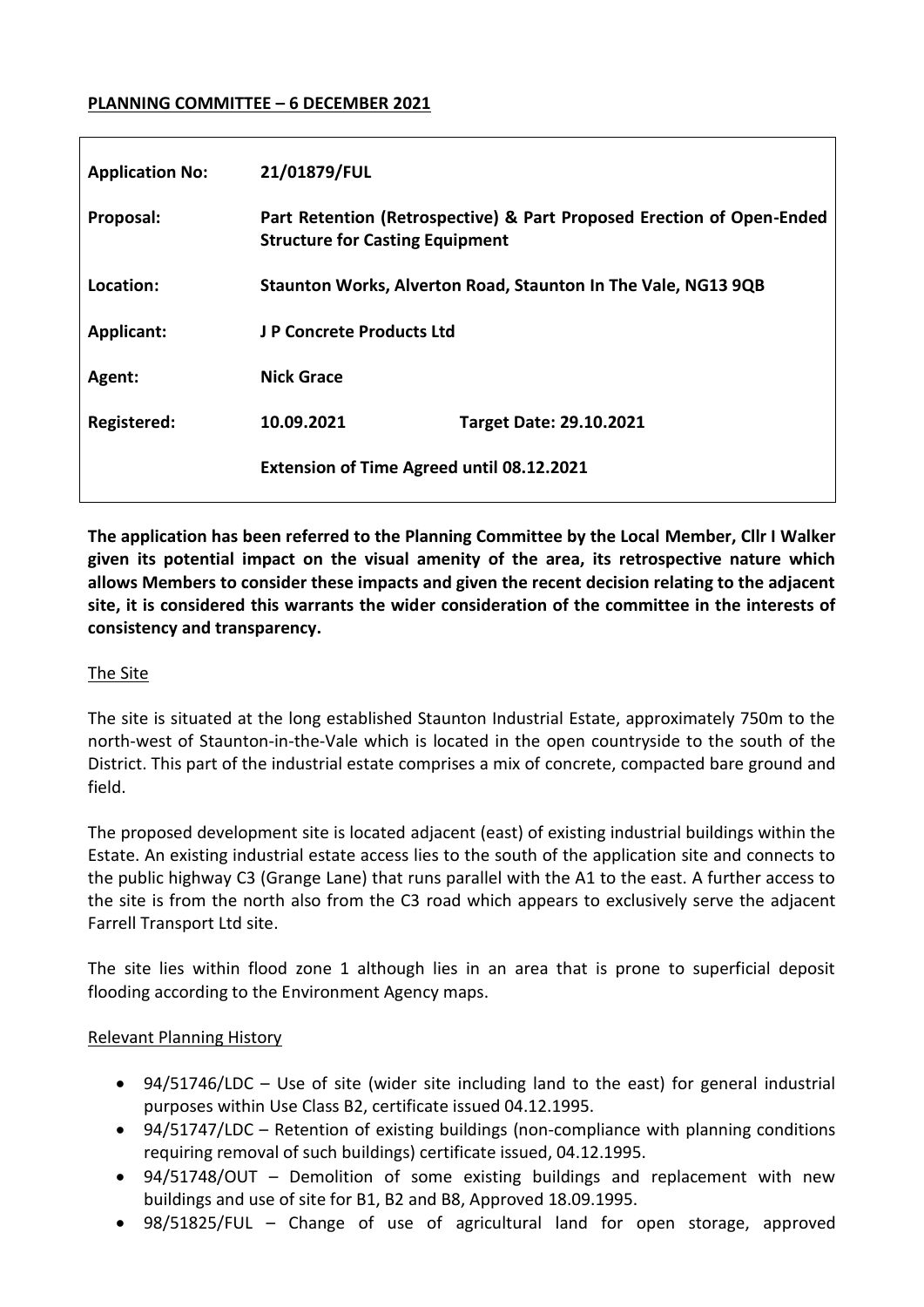25.08.1998.Condition 4 states:

 $04$ 

Notwithstanding the provisions of the Town and Country Planning (General Permitted Development) Order 1995 and the Town and Country Planning (Use Classes) Order 1987, or any amending legislation, the premises shall not be used other than for the purposes of the storage of materials which will be used in the manufacture of timber products at, and storage of those timber products manufactured from, that adjacent land occupied by Bullock and Driffill Ltd, unless otherwise agreed in writing, by the Local Planning Authority.

Reason:

To ensure that the use is or remains compatible with the surrounding area, and that the proposal accords with local plan policy.



- 01/00141/CMW Renewal of permission 97/00599 for the restoration of land by using imported materials.
- 02/02452/FUL Proposed extension for storage of Glulan & I Beams, approved 19.12.2002
- 09/00995/FULM Change of use (of this site and wider site including land immediately to the north) for storage and associated haulage, refused 17.02.2010 on the grounds of noise and nuisance to amenity from the proposed operation and number of vehicle movements. However this was allowed on appeal with conditions to restrict the number of HGV's using the site to no more than 25 (at any one time).

### *Land to south*

- 12/00224/AGR –open cattle area, prior approval not required, 23.04.2012.
- 97/51912/CMM Restoration of land to agricultural, county matter

### *Land to East*

 *21/00295/FULM - Erection of commercial storage units and erection of new office with associated parking. Refused 07.07.21 as didn't represent a proportionate expansion of an existing business and the need for a rural location not adequately demonstrated and the harm was not outweighed.*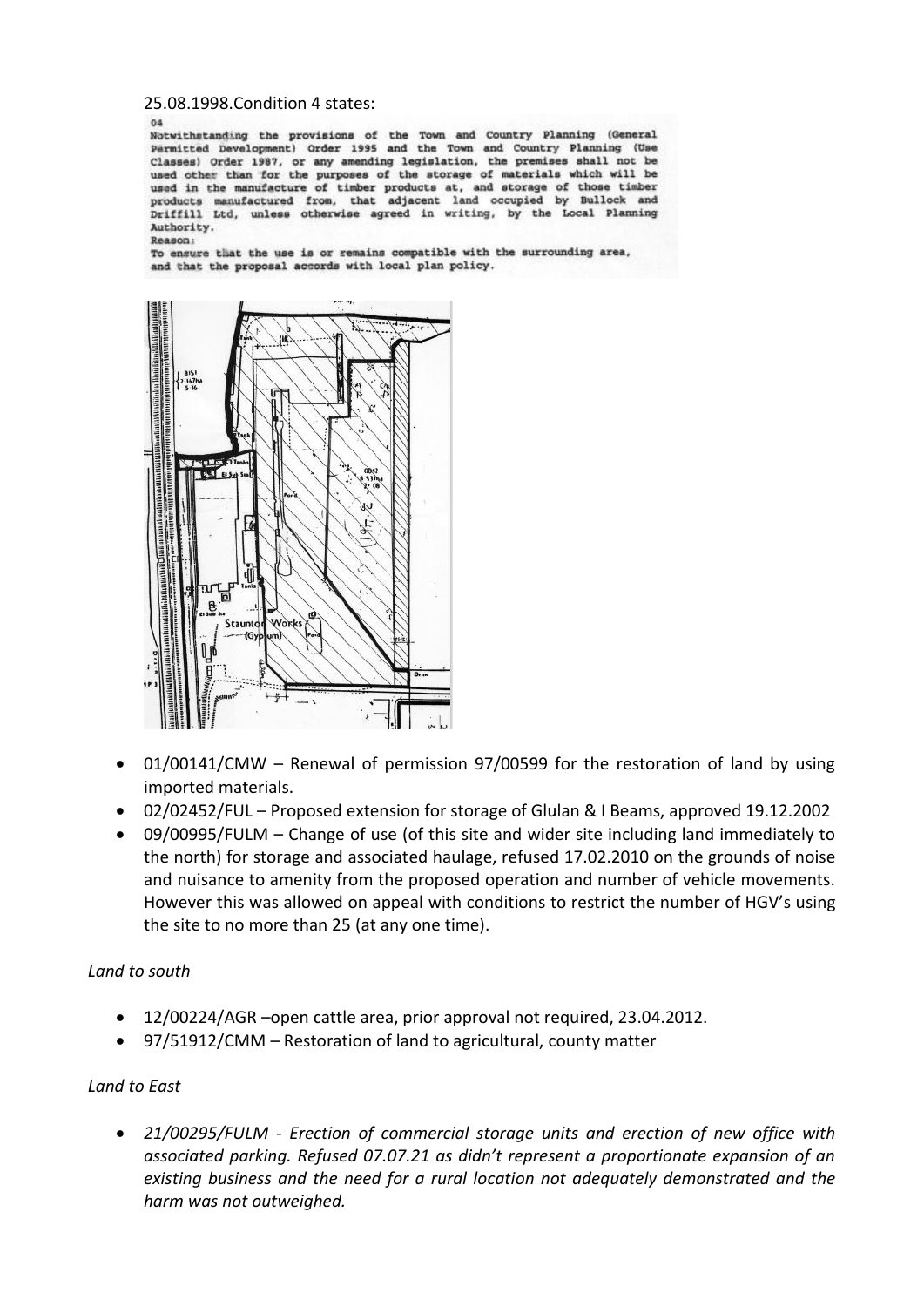### The Proposal

Full permission is sought for the retention an existing concrete casting structure and its cover and a proposed new identical additional structure immediately to its east.



The casting structure(s) are open sided fabric (heavy duty PVC) shelters anchored by concrete blocks and portacabin type structures. The structure that is already in situ is placed over a casting table which takes on the appearance of a conveyor belt which tilts to allow concrete to be more readily extracted from their molds. Both (existing and proposed) are required in connection with the adjacent existing business operating from the site; JP Concrete Products Ltd.

The structures are each 12.2m wide by 37.2m in length with a rounded roof that extends to 4.5m at their highest point.

### The Submission

Amended Location Plan, drawing no. 70-001 Rev P04 New Temporary Shed 101, P01 1/1 New Temporary Shed 102, P01 1/1 Topographical Survey Proposed Site Plan, 70-002 Rev P04 Covering Letter 12 July 2021 Site Photos

### Departure/Public Advertisement Procedure

Occupiers of 18 properties have been individually notified by letter. A site notice has also been displayed near to the site and an advert has been placed in the local press.

### **Planning Policy Framework**

### **The Development Plan**

### **Newark and Sherwood Core Strategy DPD (adopted March 2019)**

Spatial Policy 1 - Settlement Hierarchy

- Spatial Policy 2 Spatial Distribution of Growth
- Spatial Policy 3 Rural Areas
- Spatial Policy 7 Sustainable Transport
- Core Policy 6 Shaping our Employment Profile
- Core Policy 9 -Sustainable Design
- Core Policy 10 Climate Change
- Core Policy 12 Biodiversity and Green Infrastructure
- Core Policy 13 Landscape Character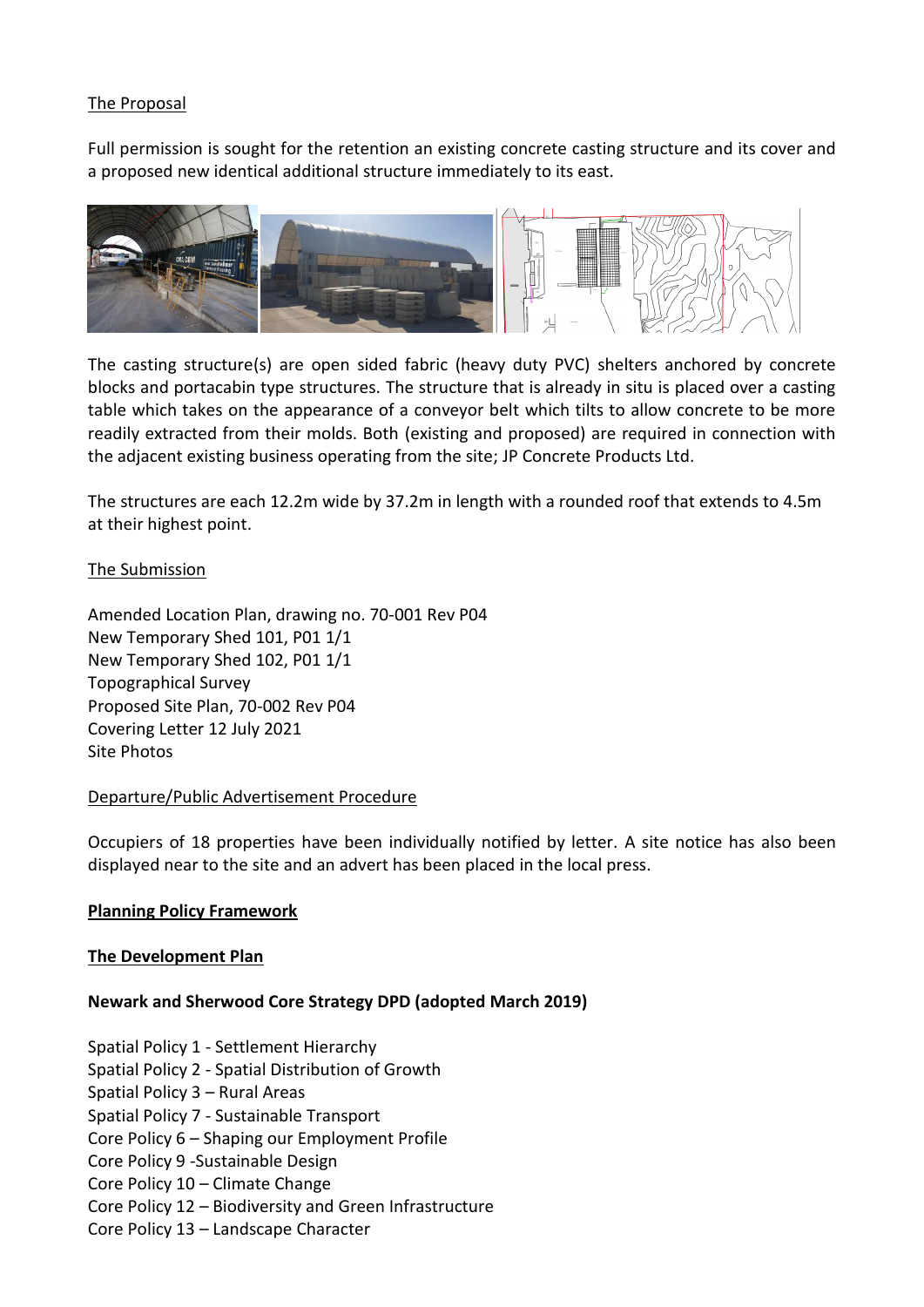### **Allocations & Development Management DPD**

DM5 – Design DM7 – Biodiversity and Green Infrastructure DM8 – Development in the Open Countryside DM10 – Pollution and Hazardous Substances DM12 – Presumption in Favour of Sustainable Development

### **Other Material Considerations**

National Planning Policy Framework 2021 NPPG Landscape Character Assessment SPD

#### Consultations

### **Staunton Parish Meeting – (30.09.2021)**

There were 14 objections, 0 in favour and 0 abstentions. The main reasons were as follows:

- These two large structures will have a negative impact on the landscape. The fact they are white in colour means they stand out in a particularly unsympathetic way in the rural setting.;
- As they are open structures the lights shine outside causing serious light pollution for the village;
- There is already significant noise from the concrete plant, including at weekends;
- This development will increase HGV traffic on roads already deemed unsuitable for such vehicles due to the County Council imposed 7.5t weight limit.

Also, it is far from clear whether the existing use class for the site allows a concrete batching plant at all (we have repeatedly asked NSDC and have not had an answer). We believe this development is within the Farrell Transport's ownership and this site was granted permission (on appeal) with strict limits on the number of vehicles on site. The increased lorry movements due to the concrete works is likely to breach this limit.

### **NCC Highways Authority** – No objection.

### **NSDC Environmental Health –** Summary of advice:

This proposal includes reference to the operation of a bulk cement batching plant which is regulated under the Environmental Permitting (England and Wales) Regulations 2016 (as amended). The applicant is required to make a formal application for an Environmental Permit from Environmental Health at Newark & Sherwood District Council. Operation of the plant without a current Environmental Permit is an offence. However this is a separate process from the planning regime and does not prevent the authority from determining the application.

In respect of lighting and noise, the Environmental Health Officers have concluded that based on the information provided (more information was requested) the proposal would be unlikely to have adverse issues and if any arose they could be looked at under the relevant EH legislation and potentially guarding for lights etc. could be requested.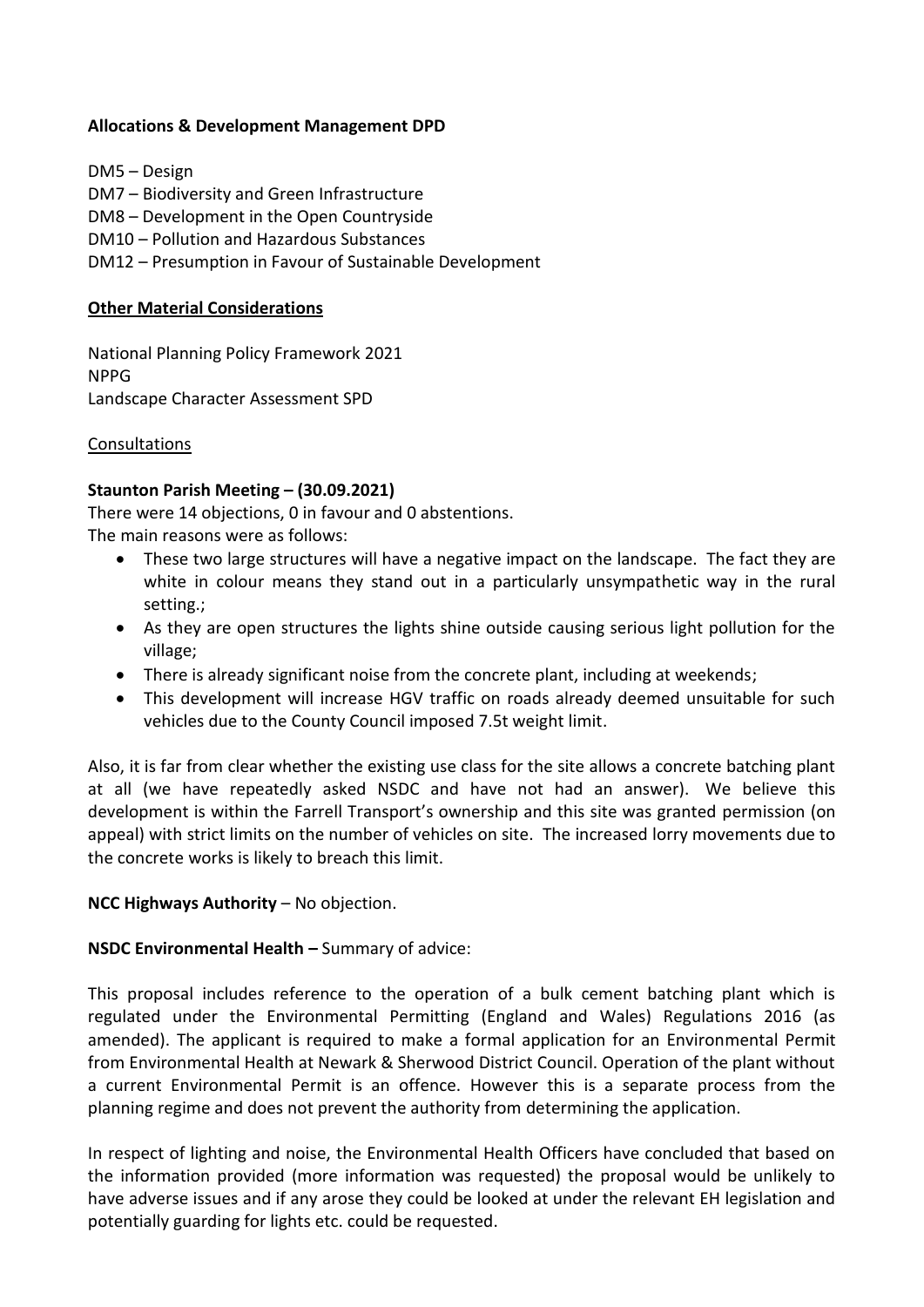# **Representations have been received from three local residents/interested parties raising objections which can be summarised as follows:**

- Will increase the number of HGV'S to the site and traffic along Grange Lane which has a 7.5t weight limit and negative impact to nearby residential dwellings;
- There has been a noticeable increase in the general traffic over the past few years along Grange Lane at speeds over the national speed limit which resulted in a petition requesting a 40mph limit;
- Regular huge articulated lorries carrying huge concrete products travelling through Orston/Alverton, causing a danger to road users as they struggle to get around the bends on the right side of the road.
- Should be noted that the Inspector on granting permission on appeal for Farrells to go ahead imposed some very strict limitations and conditions including no more than 25 HGV's to operate from the site. There is concern that this number of HGV's could be surpassed regularly by both visiting 3<sup>rd</sup> party HGVs as well as those of Farrell itself;
- Believe the applicant is operating from the site without the necessary planning permission environmental certificates etc;
- In last 11 years the estate has expanded/creeped with planning authority not seeming to care about the negative long term impact and degradation;
- It already has negative impacts in terms of visual, light and noise pollution affecting local residents (including at weekends);
- The building is white and an eyesore on the landscape, green would be better
- Illegal building has increased noise especially as it is open sided.

# Comments of the Business Manager

# Introduction

JP Concrete Products have been operating from this site since c2019 and manufacture concrete products for the construction and agricultural industries amongst others. Concrete mixing takes place within the building whilst storage of their finished products is outside in their yard. The company have recently purchased a casting 'table' (a metal table taking on the appearance of a wide metal conveyor belt that tilts to allow products to be removed easier from their molds) which is housed externally and covered with a temporary structure albeit which has a degree of permanency. This application seeks to regularize the existing covered structure, the casting table and to erect an identical structure immediately adjacent to it.

It is not clear when the concrete storage began; the aerial photographs suggest that this may have been relatively recently. However looking at the planning history at the site, it is clear that the site has had permission in 1998 for open storage on this site (for manufactured timber products) and this would have had similar impacts to the previous use. Given this, a material consideration, it has already been established that outside storage activity on the site is acceptable. I also note the Council has informally confirmed to the occupiers (JP Concrete) in writing, that the site has an established B2 (general industrial) use prior to their occupation. I therefore conclude that the existing business operating at this site appears to be operating lawfully.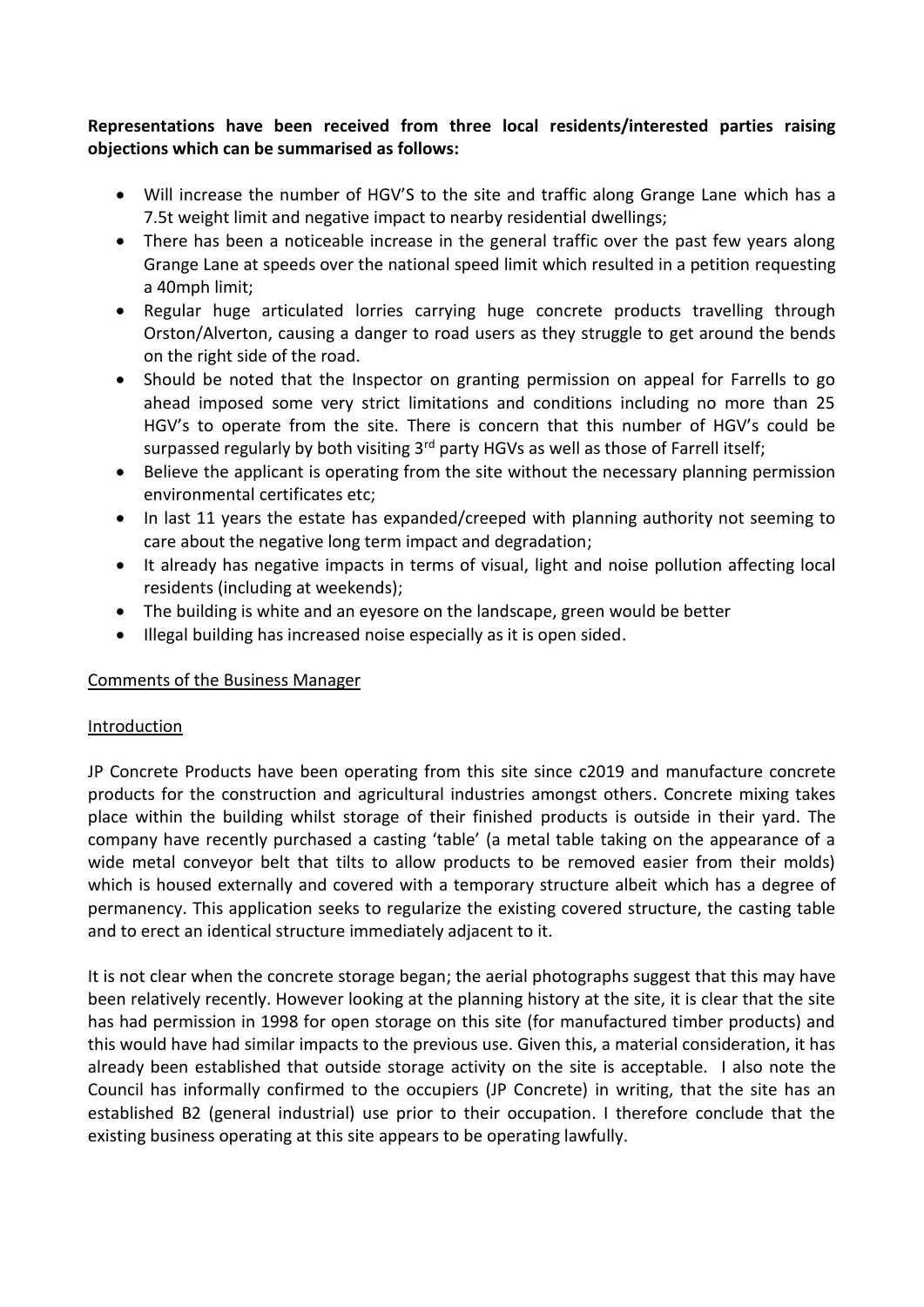### The Principle

The spatial strategy seeks to focus employment development in the sub-regional centre, Service Centres and Principal Villages, with a range sites having been made available in such locations. The Development Plan seeks to ensure that development in the open countryside is strictly controlled (through policies SP3 and DM8) and it is important that any permissions granted do not form a material consideration that undermines the ability of the District Council to resist inappropriate development proposals elsewhere.

The application site lies in the countryside. Policy DM8 (Development in the Open Countryside) strictly controls development in the open countryside limiting it to certain exceptions of which there are 12. Exception no. 8 'Employment Uses' is considered the most applicable to this proposal. This states:

'*Small scale employment development will only be supported where it can demonstrate the need for a particular rural location and a contribution to providing or sustaining rural employment to meet local needs in accordance with the aims of Core Policy 6. Proposals for the proportionate expansion of existing businesses will be supported where they can demonstrate an ongoing contribution to local employment.'*

I therefore assess the scheme against this exception having regard to the following key factors; 1) whether the proposal can be considered to be small-scale and whether it is a proportionate expansion of an existing business and 2) whether there is a need for this development to be in a rural location and 3) whether there would be a contribution to ongoing local employment.

# *Whether the proposal is small-scale and whether it is a proportionate expansion of an existing business*

Core Policy 6, underpinning Policy DM8, requires that development sustaining and providing rural employment should meet local needs and be small scale in nature to ensure acceptable scale and impact. Policy DM8 refers to proportionate expansion, so a judgement needs to be reached as to whether the scale of this proposal is acceptable and proportionate. There is no definition in policy DM8 as to what is meant by a 'proportionate' expansion of an existing business. While proportionality should be considered in relation to the existing JP Concrete site, it is reasonable to view this in the wider context of the whole Industrial Estate. In terms of whether the 'expansion' is proportionate, it remains a matter of judgement as to whether such an increase is appropriate.

In this case the use is well related to the existing concrete business and wouldn't be able to operate effectively as a standalone development so I am satisfied that it does represent an expansion of an existing business.

The existing and proposed structure take up only a small part of the application site identified by the land edged red and blue (as requested during the application process).

The site area comprises an area of  $c1,048m<sup>2</sup>$  compared with the wider site (excluding the access) that JP Concrete have control of which equates to some c22,380m² additional land. Not all of this land is in use for their commercial activities but the majority of the site is now used for storage of the finished concrete products and associated vehicle parking. The proposal does not constitute an extension in physical land take as the land upon which it is sat already has a commercial use for storage albeit it represents an expansion of the built form and so an assessment needs to be made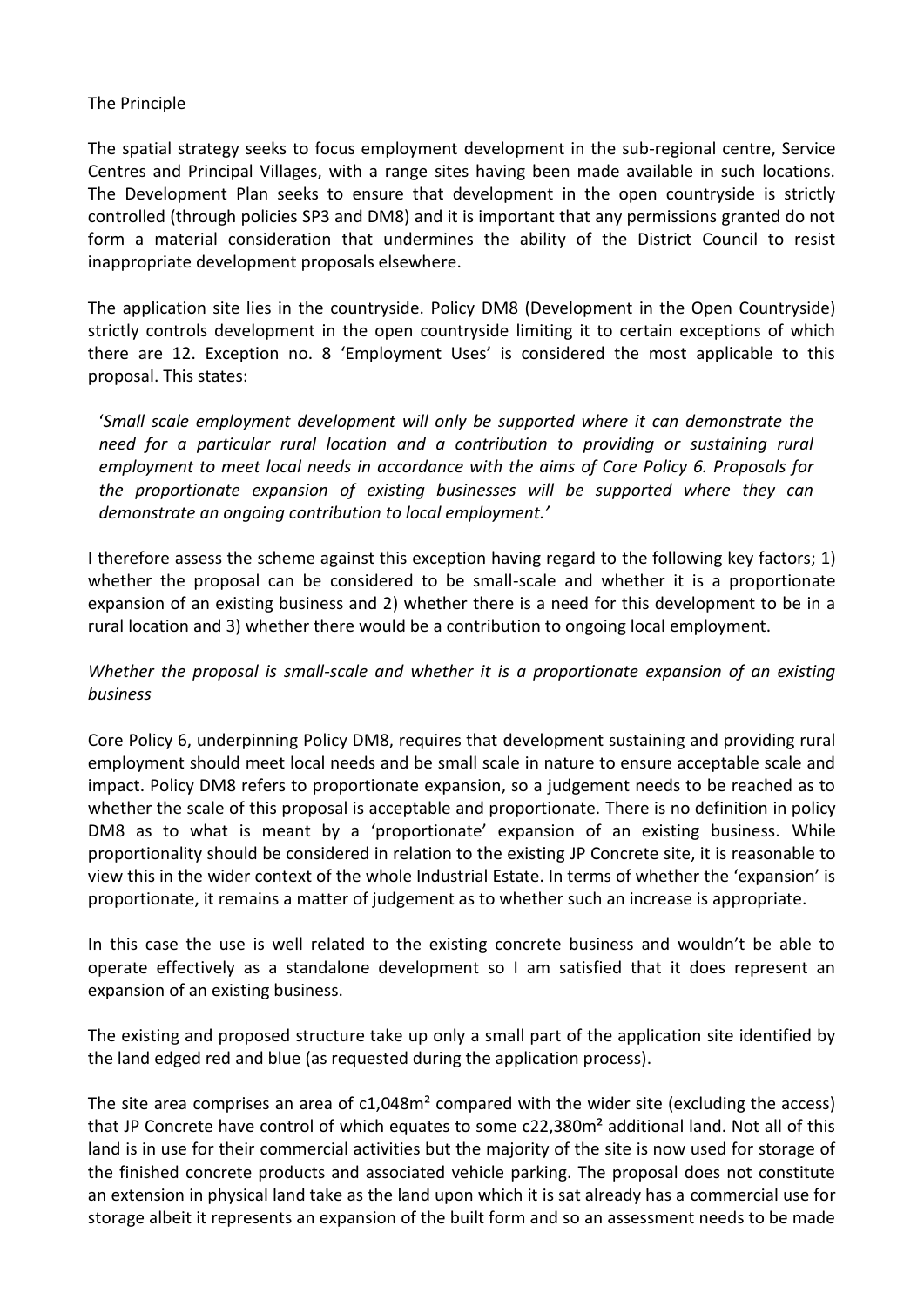as to whether this is proportionate. According to the plans the existing buildings have an approximate floor area of c 1430m<sup>2</sup>. The combined two structures forming part of this submission would equate to c848m<sup>2</sup> in floor area which is relatively large in comparison to the manufacturing unit. However taken in the context of the wider yard, I am minded to conclude that this is not disproportionate particularly given the other impacts (including visual) which I shall discuss later in this report.

# *Whether there is a need for this development to be in a rural location and where there would be a contribution to local employment.*

The applicant has been asked to justify the need for this development. They state that the casting tables were on sale from a company that had gone into administration but unfortunately due to their size they did not fit into the existing building on the site. They were stored outside but were getting damaged by the weather and given their value (if purchased new would cost in the region of £120K) they had to quickly get them under cover and therefore the shelter was erected in early 2021. The applicant states that this has enabled them to increase output and create additional employment.

They add that the business has grown over a two year period and they wish to expand both their casting facilities and staff levels further to help meet the demand. They add that the existing structure on site does not give sufficient space to cope with this demand and there is a need for more covered space. If approved the other half of the structure would be used to place additional molds that they do not currently have the space for.

I am satisfied that the existing business has demonstrated that they require the additional covered area to allow them to expand their commercial activities. Whether this needs to be located in a rural location is a more interesting consideration. One would expect most concrete manufacturing businesses to be occupying an industrial estate in an established urban area where expansion (externally) could perhaps be facilitated more readily. In fairness to the applicant they occupy a site that is located on an industrial estate (granted through a CLUED) albeit in a rural area and want to utilize the site that they lease to better meet their needs. To allow the business to be retained on this site for the remainder of their (7 year) lease, they say they need the covered structures to expand and grow their activities, a reasonable request for a business occupying a site with an established industrial use. The expansion into the existing yard area has been justified and that this can only really be located on land adjacent to the existing facility such that in this instance there is a need for the rural location.

According to the application form and supporting statement, no new employment would ensue from this proposal. However this meets the minimum policy test by sustaining local employment in accordance with Policy DM8 and CP6. There could, of course, be employment resulting from companies benefitting their products but this is not an easy thing to measure.

### Landscape and Visual Impacts

Core Policy 9 of the N&SDC Core Strategy requires that all new development should achieve a high level of sustainable design and layout which is accessible to all and which is of an appropriate form and scale to its context complimenting the existing building and landscape environments. Criterion 4 of Policy DM5 of the Development Management and Allocations DPD considers local distinctiveness and character and requires that in line with Core Policy 13 of the Core Strategy, all development proposals should be considered against the assessments contained within the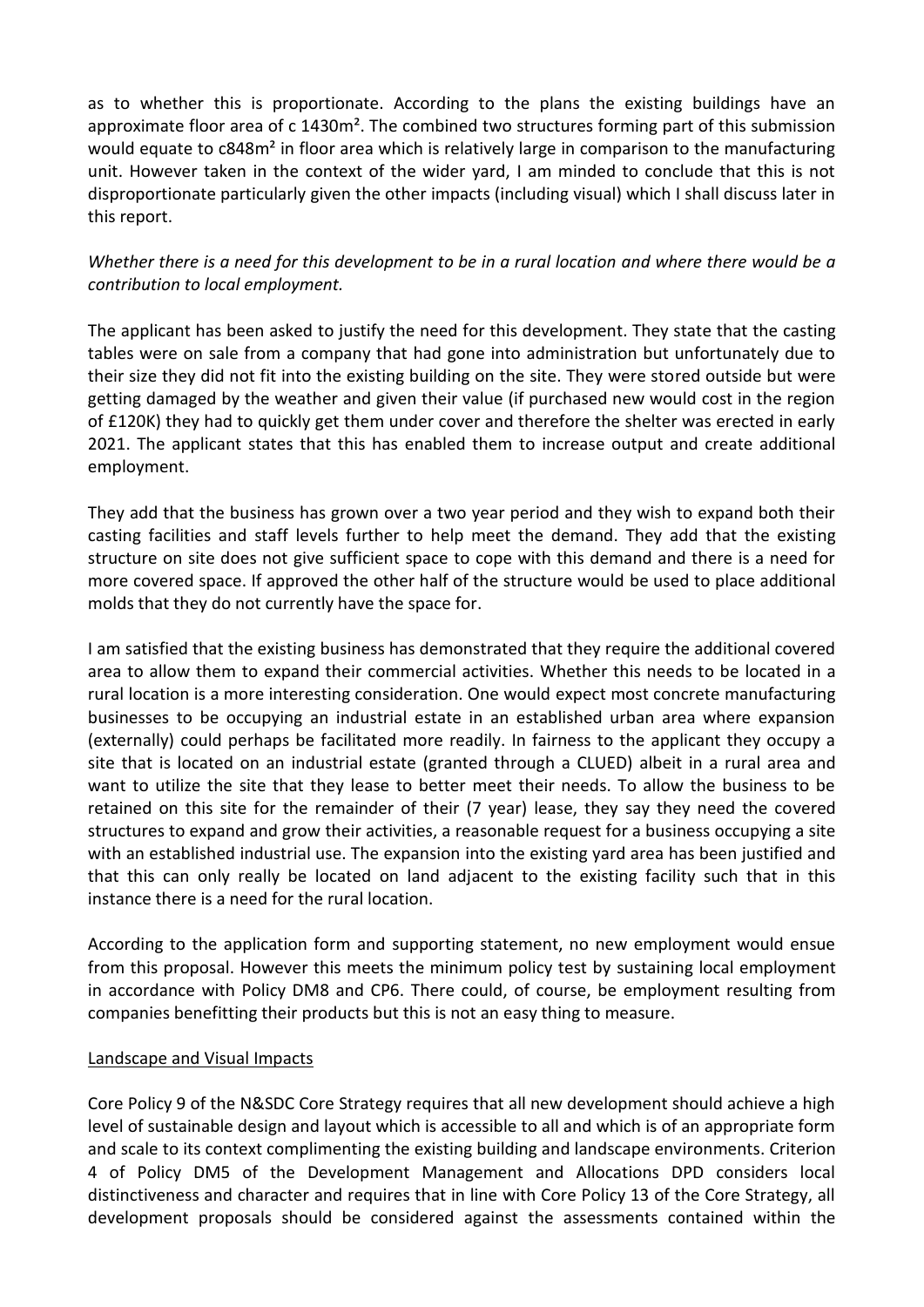Landscape Character Appraisal (LCA).

A LCA has been prepared to inform the policy approach identified within Core Policy 13 of the Core Strategy. The LCA has recognised a series of Policy Zones across the five Landscape Character types represented across the District. The site falls within Policy Zone 10 (Alverton Village Farmlands) within the South Nottinghamshire Farmlands Regional Character Area. Here, landform is predominantly flat with the landscape being in a mix of arable and pastoral farmland. The landscape condition is described as very good with its sensitivity described as moderate giving a policy action of 'conserve'. In terms of built features this means conserve what remains of the rural landscape by concentrating new development around existing settlements of Alverton, Kilvington and Staunton in the Vale.

The two structures proposed are relatively large in scale but it must be noted that they are/would be seen in the context of existing approved structures that are larger as a backdrop. I note that some local residents have raised concerns regarding the colour or the roofing fabric. In my view given that these are seen in the context of existing (white and grey) structures being in the background and against the sky, the white/grey colour is not particularly stark nor harmful.



The landscape character assessment SPD and CP13 sets out landscape actions and objectives (conserve) of limiting development to around the settlements. Clearly this isn't a settlement but it is an established industrial site. However this proposal is for what appears as a fairly lightweight structure with open ends and has a temporary appearance given it is formed of a covered steel frame anchored by concrete blocks and portacabin type structures. Furthermore it is set against an



existing structure at the adjacent Farrell Transport site which is larger and the proposal doesn't encroach any further into the countryside than that. I therefore take that view that the impacts of this proposal would have only a minor adverse visual impact. I also consider that in the event of an approval a condition that requires that both structures are removed from the land after 5 years or when the existing occupiers cease to occupy the site (whichever is the sooner) would be reasonable given that this would allow the business to expand whilst allowing further assessment of how the structures have help up to the elements over the approval period.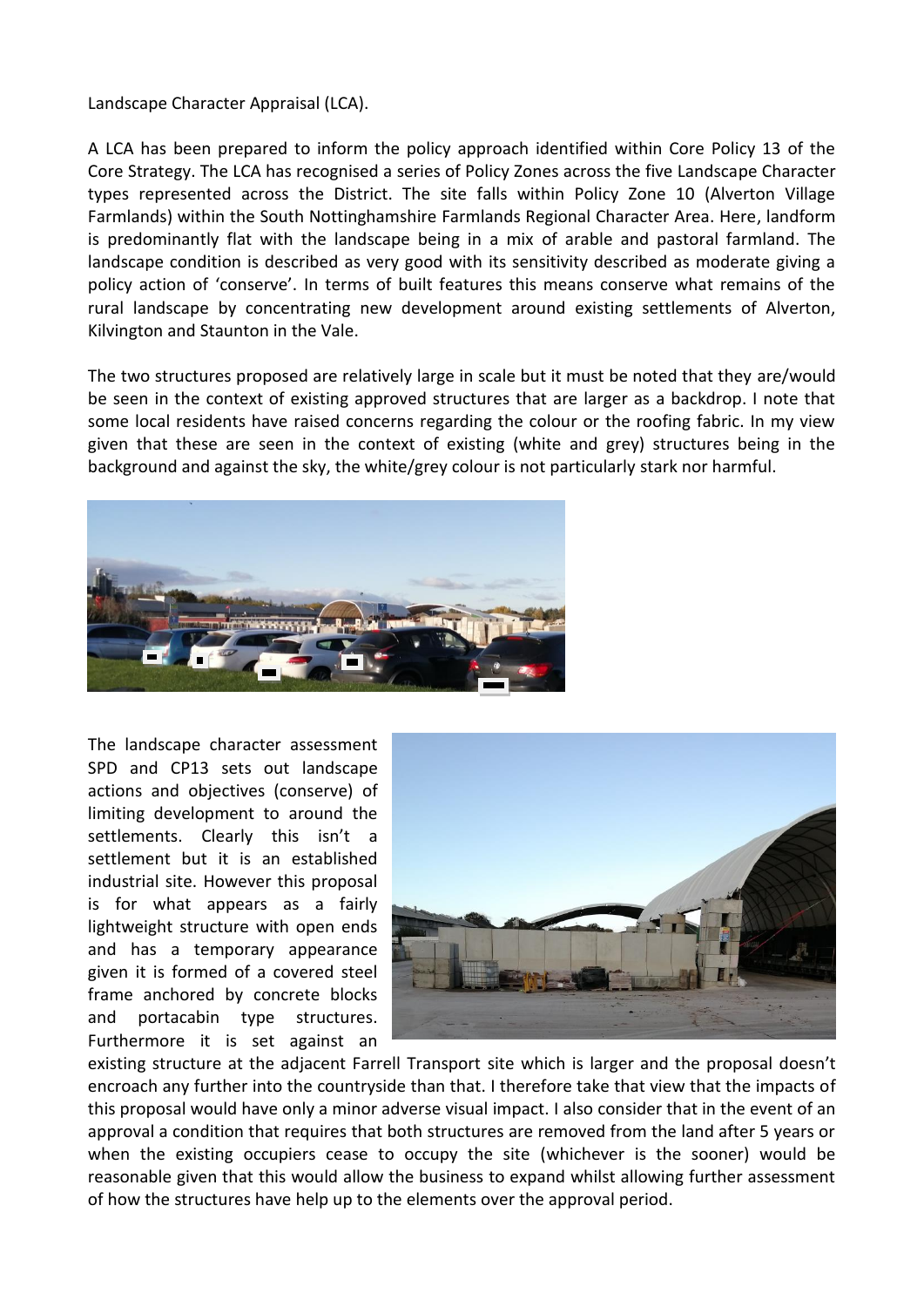#### Highway Impacts

Together Spatial Policy 7 and Policy DM5 seek to ensure that new development minimises the need for travel, provide safe and convenient accesses for all, be appropriate for the network in terms of volume and nature of traffic generated, ensure the safety of highway users, provide appropriate and effective parking and service provision and ensure schemes do not create or exacerbate existing problems.

The site has access onto the C3 road which links Newark to the north with the A52 at Elton-on-the-Hill to the south. The proposal would utilise the existing access arrangements on site; no changes are proposed to this.

In terms of whether the expansion does or would lead to increased movements, the company indicate that it doesn't/wouldn't as they are taking on fewer, more complex, bespoke orders with better profit margins as a result of having the casting tables thus not impacting on vehicular movements This is important because this site, in combination with the Farrell site adjacent, is subject to a controlling condition imposed on appeal decision 09/00995/FULM restricting the number of HGV's using the site to no more than 25 (at any one time).

The applicant has confirmed that two HGVs with low loading trailers operate from their site and are used to transport plant and machinery around the UK and are used 3-4 times a week between them. They are not used for the delivery of products (which I understand are collected at agreed times).

I note from our records that an allegation has previously been made that the wider site was operating more than 25 vehicles; this was investigated and no breach was identified. I appreciate that there are concerns that this could happen in the future as a consequence of approving this scheme but there is no reason to believe this to be the case. If it does occur and is reported, our planning enforcement team can investigate further. In my view this is not a valid reason to withhold this planning permission.

NCC Highways Authority have commented that the surrounding highway network is covered by an environmental weight limit; the purpose of this weight limit is not to prevent access to premises but to prevent rat running by HGVs along less suitable local roads to avoid unforeseen delays, and closures on the nearby strategic highway network e.g., the A1, A52 and A46. They have accepted that the proposal would not generate additional traffic and that according to the supporting information the more voluminous production is being relocated to another part of the country which has the benefit of reduced traffic generation compared to the extant, existing use. As such NCC Highway Authority raise no objection.

### Residential Amenity

Given the site's isolated location in the countryside, the nearest residential neighbours are some distance from the site, almost 700m away from the site. As such I have no concerns that the scheme would give rise to impacts such as overlooking, overlooking, loss of light etc. Concern has been expressed regarding general disturbance from noise and light pollution which it is said are already occurring from uses already operating closer to the objector in question. The concerns regarding light pollution from the Parish Meeting are also noted.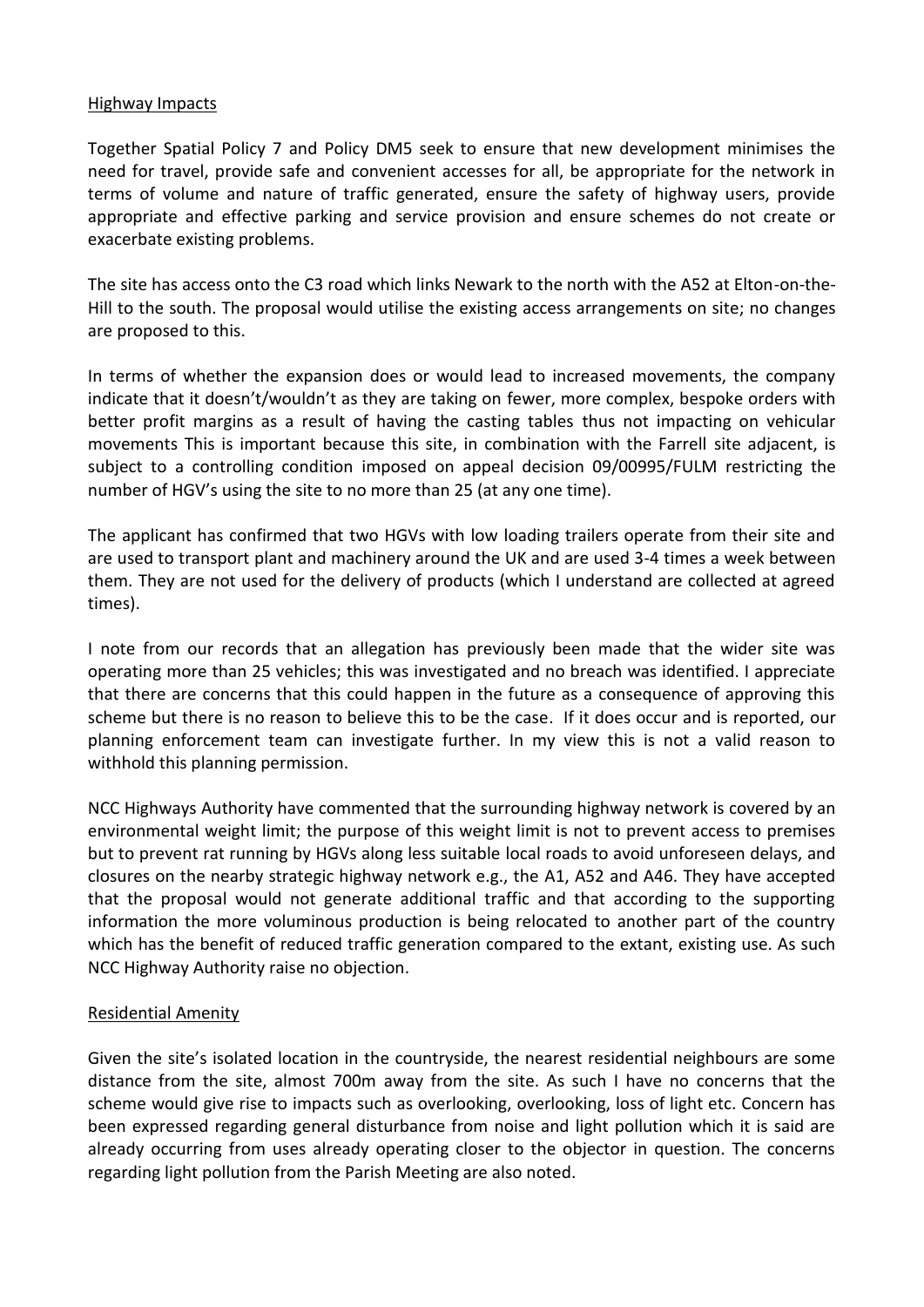From visiting the site and noting the lighting already installed it is clear that these are located well inside the structure and are orientated so that they do not illuminate the surrounding yard or countryside. No other external lighting is present or proposed.



Existing lighting installed on site inside the structure

Indeed it noted that the internal lights are only on until 6pm. Our EHO has raised no objection to this and has stated that if it were to be an issue it could be considered under environmental health nuisance legislation. I am satisfied that subject to conditions to require details of any further external lighting, the lighting should neither be a source of nuisance to amenity nor have a harmful visual impact on the countryside. Any nuisance arising from the lighting installed can be considered by Environmental Health as required under their legislation.

In terms of general disturbance the EHO has raised no concerns about this given the distance between the site and residential properties. Furthermore, outside activities including storage is already a fallback position on this site as previously noted from a 1994 permission and the appeal decision to allow Farrells Transport to operate a haulage business from the site, which in itself generates outside activity, not subject to any restrictive controls (other than the number of HGV's allowed to operate).

For these reasons I conclude that the proposal would not cause harm to residential amenity and in this regard would comply with CP9 and DM5.

### Other Matters

The application did not need to be accompanied by a flood risk assessment as the site area is under the 1ha size threshold. The proposal would make no changes to the ground as the hard standing upon which the structures are to be mounted is already in situ. It is therefore not considered that the proposal would amount to harm in terms of either drainage or ecology.

### Planning Balance and Conclusion

Development in the countryside is strictly controlled and requires careful scrutiny. Having assessed the scheme, I have concluded that the scheme represents a proportionate expansion of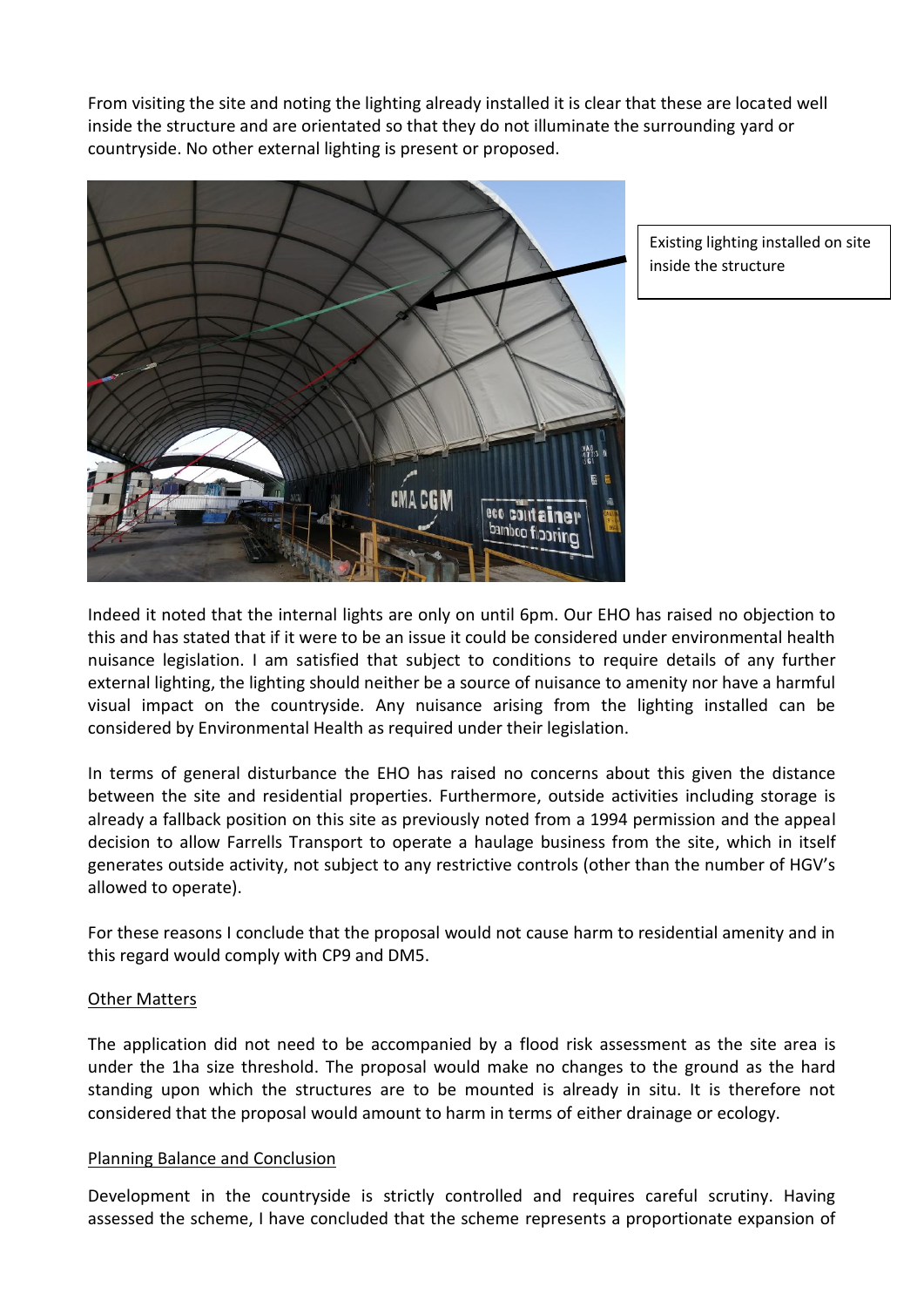an existing rural business and that a need has been demonstrated for the erection of the structures to enable the business to expand and thrive. I therefore conclude that the principle of this expansion is acceptable and would bring about some economic benefits such as sustaining jobs with the potential to create jobs in the future.

Whilst the concerns from both the Parish Meeting and some local residents are noted, it is not considered that the proposal, if conditioned as suggested, would amount to unacceptable harm to residents' amenity either in terms of general disturbance nor from the external lighting proposed.

No highway harm has been identified and there is no objection from the statutory consultee.

The site lies within an area that has a fallback position for use as outside storage and is adjacent to an existing haulage yard. Whilst the structures would add more clutter to the landscape, taking into account the context and backdrop of industrial buildings I do not consider that the visual appearance of the structures in question would be demonstrably harmful particularly when weighed against the economic benefits of the scheme. Indeed one structure is already in place and is viewed against a higher structure erected on the adjacent site. Notwithstanding this, I do however consider it would be reasonable to condition that the structures are only given a temporary consent given that they are not designed for permanency and these should be removed after 5 years or when the business ceases to operate from this site.

On balance I therefore recommend approval subject to the conditions below.

### Recommendation

**That planning permission is approved (partly in retrospect) subject to the conditions and reasons shown below**

### **Conditions**

01

The structures hereby permitted shall be removed and the land restored to its former condition on or before  $7<sup>th</sup>$  December 2026 or when the premises cease to be occupied by the existing leaseholders/applicant, whichever is the sooner.

Reason: To allow the existing occupier to expand but whilst recognising that the nature of the structure and the position in a countryside location make it unsuitable for permanent permission.

### 02

There shall be no external lighting installed on site unless prior details have first been submitted to and approved in writing by the Local Planning Authority. The details shall include location, design, levels of brightness and beam orientation, together with measures to minimise overspill and light pollution. The lighting scheme shall thereafter be carried out in accordance with the approved details and measures to reduce overspill and light pollution and shall be retained for the lifetime of the development. The internal lighting shall be installed and retained in accordance with the details contained within this application (maximum of 150 lumens) and shall only be switched on between the hours of 0700 and 1800 on any day.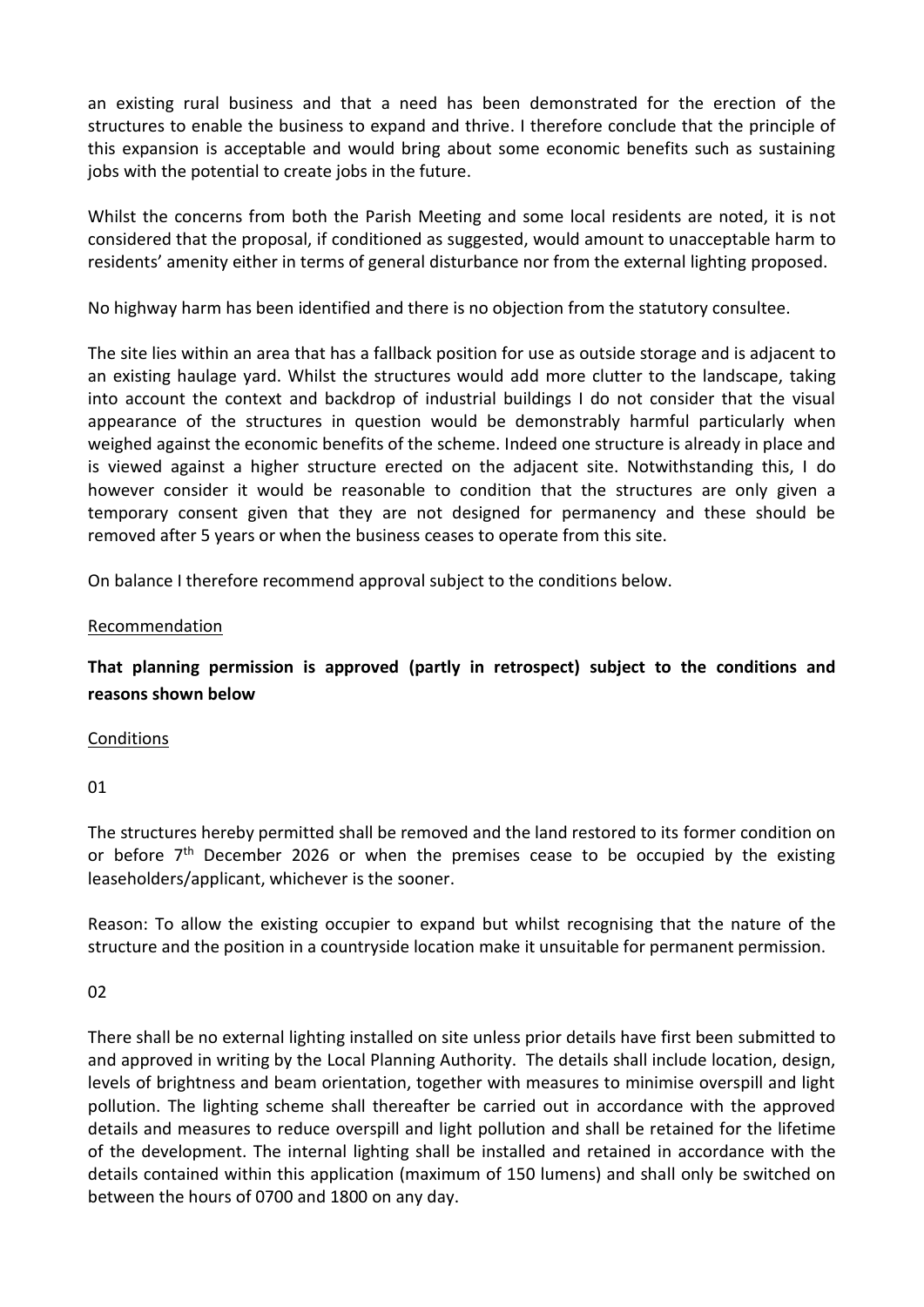Reason: In the interests of residential and visual amenity.

03

The development hereby permitted shall not be carried out except in accordance with the following approved plans, reference

Amended Location Plan, drawing no. 70-001 Rev P04 New Temporary Shed 101, P01 1/1 New Temporary Shed 102, P01 1/1 Topographical Survey Proposed Site Plan, 70-002 Rev P04

Reason: So as to define this permission.

Notes to Applicant

01

The applicant is required to make a formal application for an Environmental Permit from Environmental Health at Newark & Sherwood District Council if they have not already done so.

02

This application has been the subject of discussions during the application process to ensure that the proposal is acceptable. The District Planning Authority has accordingly worked positively and pro-actively, seeking solutions to problems arising in coming to its decision. This is fully in accord Town and Country Planning (Development Management Procedure) (England) Order 2015 (as amended).

03

The applicant is advised that all planning permissions granted on or after the 1st December 2011 may be subject to the Community Infrastructure Levy (CIL). Full details of CIL are available on the Council's website at www.newark-sherwooddc.gov.uk/cil/

The proposed development has been assessed and it is the Council's view that CIL is not payable on the development hereby approved as the development type proposed is zero rated in this location.

BACKGROUND PAPERS

Application case file.

For further information, please contact Clare Walker on ext 5834.

All submission documents relating to this planning application can be found on the following websit[e www.newark-sherwooddc.gov.uk.](http://www.newark-sherwooddc.gov.uk/)

# **Lisa Hughes Business Manager – Planning Development**